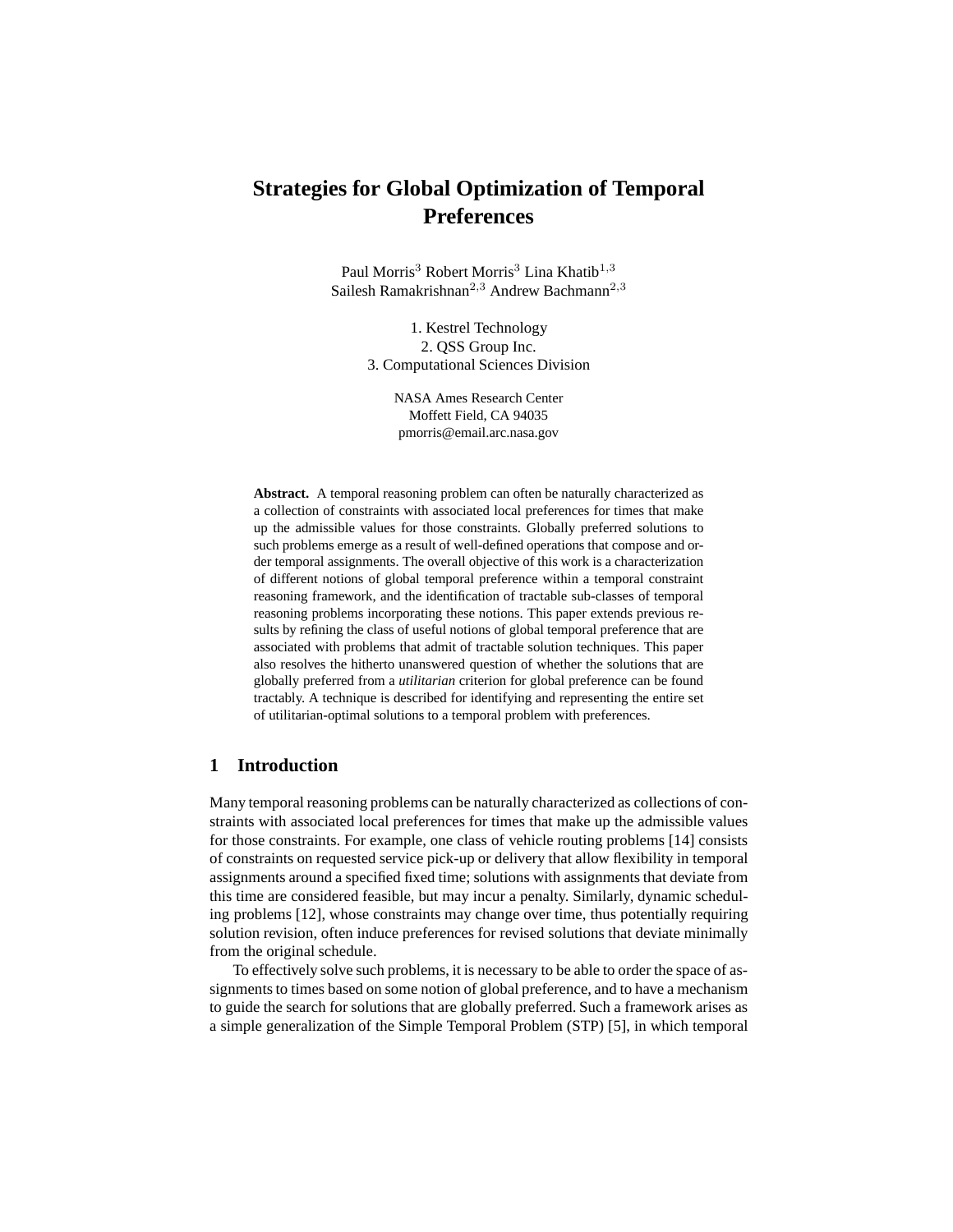constraints are associated with a local preference function that maps admissible times into values; the result is called *Simple Temporal Problem with Preferences (STPP)* [9]. Globally optimal solutions to STPPs emerge as a result of well-defined operations that compose and order partial solutions.

Different concepts of composition and comparison result in different characterizations of global optimality. Past work has introduced three notions of global preference: Weakest Link (maximize the least preferred time), Pareto, and utilitarian. Much of the work to date has been motivated by the overall goal of finding tractable solutions to temporal optimization problems with realistic global preference criteria. In particular, NASA is motivated to create systems that will automatically find optimally preferred solutions to problems in the rover planning domain [3], where the goal is to devise plans for investigating a number of scientifically promising science targets.

In addition to reviewing the STPP framework (section 2), this paper extends previous results motivated by the overall goal of identifying useful notions of global preference that correspond to problems that can be solved tractably. First, we introduce a new category of global optimality called *stratified egalitarian* optimality, and prove that it precisely characterizes the subset of Pareto optimal solutions returned by a tractable technique called WLO+ introduced previously (section 3). Second, we provide an affirmative answer to the question of whether the utilitarian optimal solutions to temporal preference problems can be also found tractably within this framework. A technique is described for identifying and representing the whole set of utilitarian-optimal solutions to a temporal reasoning problem with preferences (section 4). This paper closes with a summary of experiments (section 5) and a discussion of future work.

## **2 Simple Temporal Problems with Preferences**

A *temporal constraint* determines a restriction on the distance between an arbitrary pair of distinct events. In [9], a *soft temporal constraint* between events i and j is defined as a pair  $\langle I, f_{ij} \rangle$ , where I is a set of intervals  $\{[a, b], a \leq b\}$  and  $f_{ij}$  is a *local preference function* from  $\bigcup I$  to a set A of admissible preference values. For the purposes of this paper, we assume the values in A are totally ordered, and that A contains designated values for minimum and maximum preferences.

When I is a single interval, a set of soft constraints defines a *Simple Temporal Problem with Preferences* (STPP), a generalization of Simple Temporal Problems [5]. An STPP can be depicted as a pair  $(V, C)$  where V is a set of variables standing for temporal events or timepoints, and  $C = \{ \langle [a_{ij} , b_{ij} ], f_{ij} \rangle \}$  is a set of soft constraints defined over  $V$ . An STPP, like an STP, can be organized as a network of variables representing events, and links labeled with constraint information. A *solution* to an STPP is a complete assignment to all the variables that satisfies the temporal constraints.

A soft temporal constraint  $\langle [a_{ij} , b_{ij} ], f_{ij} \rangle$  results from defining a preference function  $f_{ij}$  over an interval  $[a_{ij}, b_{ij}]$ . Clearly, removing the preference functions from the set of constraints making up an STPP *P* results in an STP; we call this the STP *underlying P*.

We define a *preference vector* of all the local preference values associated with a set  $F = \{f_{ij}\}\$  of local preference functions and a solution S. Formally, let  $f_{ij}(S)$  refer to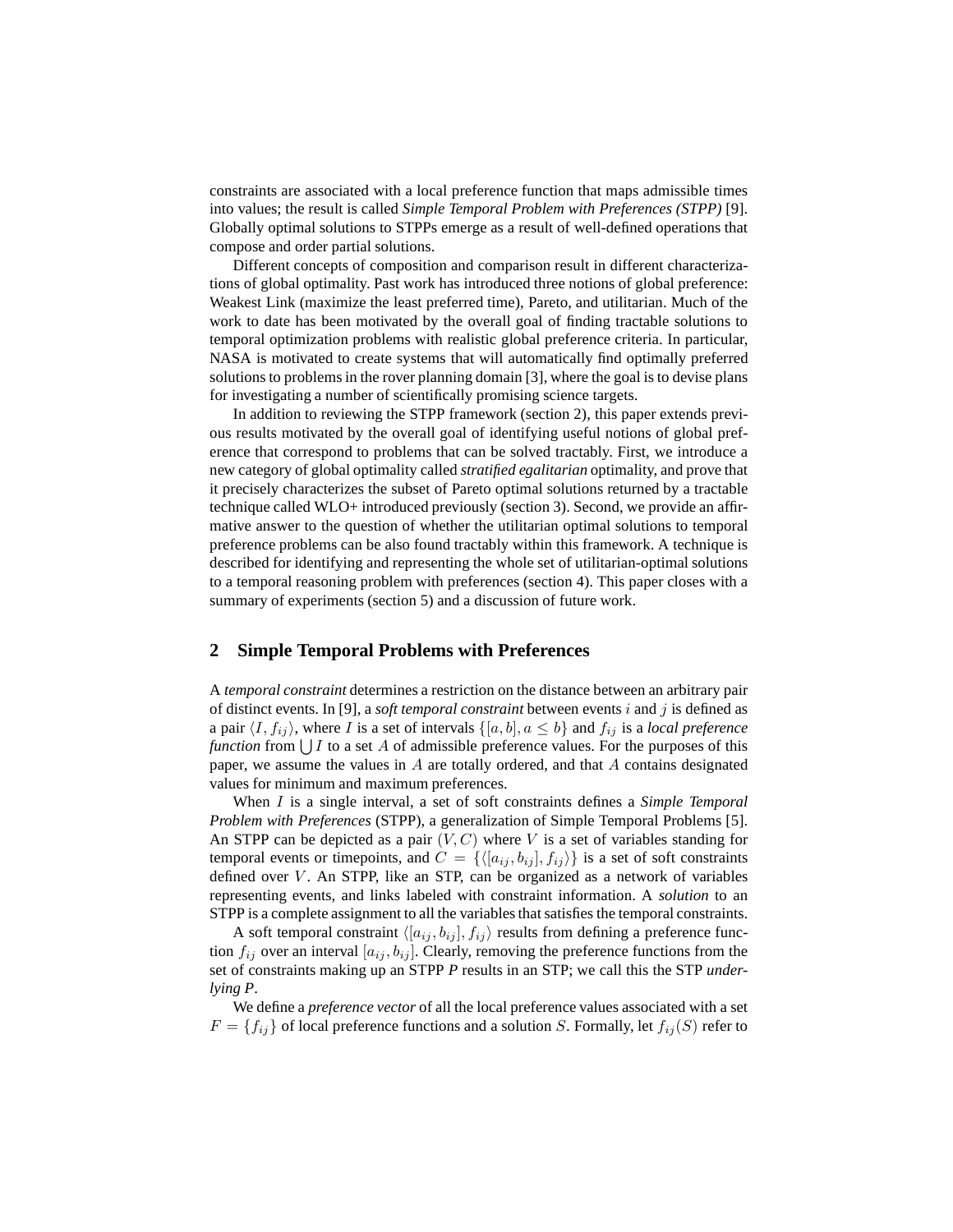

**Fig. 1.** The STPP for a Rover Science Planning Problem (T is any timepoint)

the preference value assigned by  $f_{ij}$  to the temporal value that S assigns to the distance between events  $i$  and  $j$ , and let

$$
U_{F(S)} = \langle f_{12}(S), f_{13}(S), \dots, f_{1n}(S), f_{23}(S), \dots, f_{2n}(S), \dots, f_{n-1,n}(S) \rangle
$$

be the *preference vector* associated with F and S. In what follows the context will permit us to write  $U_S$  instead of  $U_{F(S)}$  without ambiguity, and  $U_S^k$  will refer to the  $k^{th}$ preference value of  $U<sub>S</sub>$ .

For an example of an STPP, consider a simple Mars rover planning problem, illustrated in Figure 1. The rover has a sensing instrument and a CPU. There are two sensing events, of durations 3 time units and 1 time unit (indicated in the figure by the pairs of nodes labeled  $ins_1^s$ ,  $ins_1^e$  and  $ins_2^s$ ,  $ins_2^e$  respectively). The event T depicts a reference time point (sometimes referred to as "the beginning of time") that allows for constraints to be specified on the start times for events. There is a hard temporal constraint that the CPU be on while the instrument is on, as well as a soft constraint that the CPU should be on as little as possible, to conserve power. This constraint is expressed in the STPP as a function from temporal values indicating the possible durations that the CPU is on, to preference values. For simplicity, we assume that the preference function  $min$  on the CPU duration constraints is the negated identity function; i.e.,  $min_{ij}(t) = -t$ ; thus higher preference values, i.e. shorter durations, are preferred.

A solution to an STPP has a *global preference value*, obtained by combining the local preference values using operations for composition and comparison. Optimal solutions to an STPP are those solutions which have the best preference value in terms of the ordering induced by the selected comparison operator. Solving STPPs for globally preferred assignments has been shown to be tractable, under certain assumptions about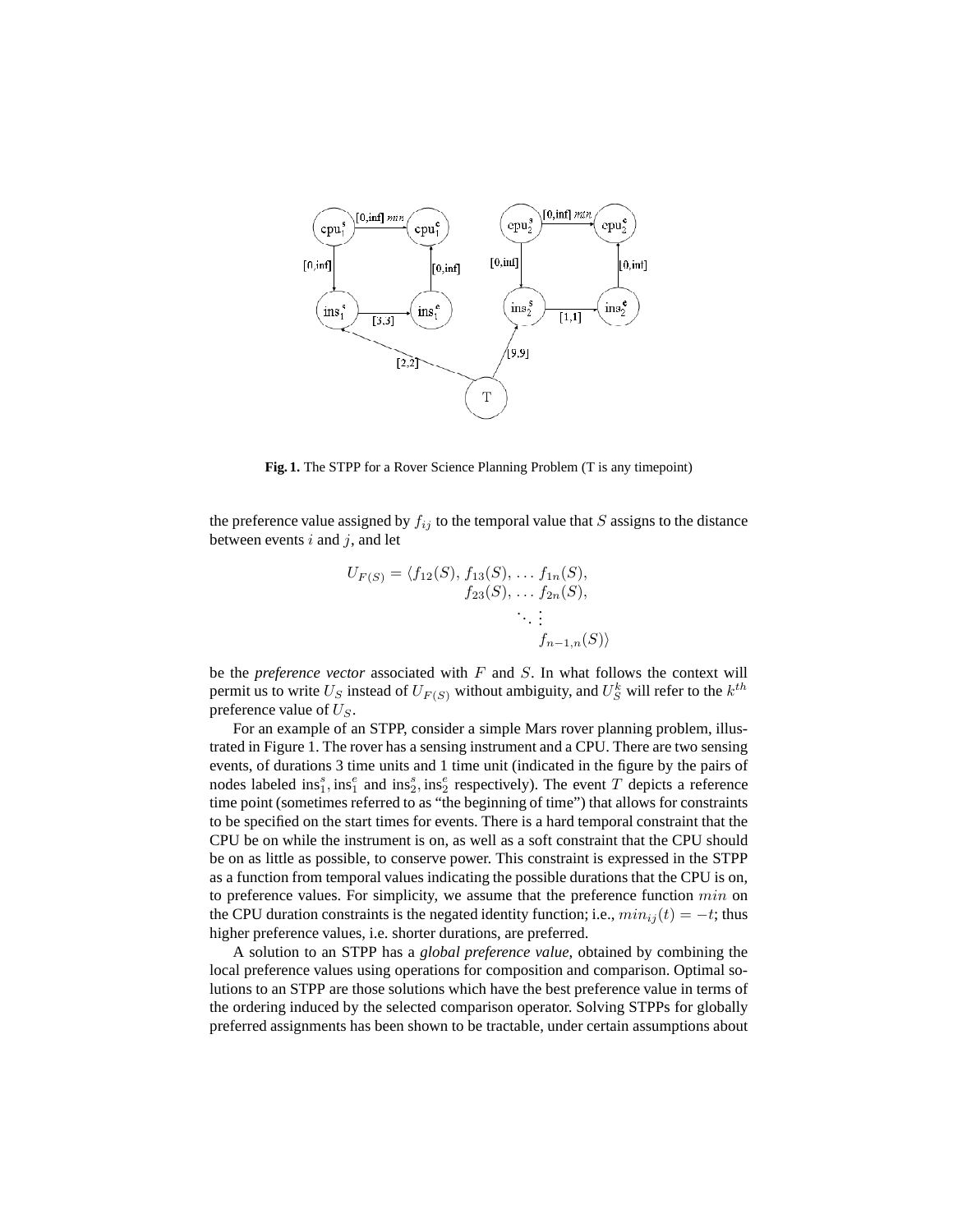

**Fig. 2.** "Chopping" a semi-convex function.

the "shape" of the local preference functions and about the operations used to compose and compare solutions.

For example, first consider a class of local preference functions that includes any function such that if one draws a horizontal line anywhere in the Cartesian plane of the graph of the function, the set of X such that  $f(X)$  is not below the line forms an interval. This class of *semi-convex* functions includes linear, convex, and also some step functions.

Second, consider an STPP solver based on the notion of *Weakest Link Optimization* (WLO). This framework consists of an operator for composing preference values in A based on the minimal value of the component values. This framework induces an evaluation of solutions based on a single, "weakest link" value. Given preference vectors  $U_S$  and  $U_{S'}$  corresponding to distinct solutions S and S', we will say that S is *Weakest-Link-Optimal* (WLO) -preferred to S', or S' is WLO-dominated by S, if  $min(U_{S'})$  <  $min(U_S)$ , where  $min(U)$  returns the minimum value of vector U. WLO*optimal solutions* are those to which no other solutions are WLO-preferred.

STPPs with semi-convex preference functions for WLO-optimal solutions can be solved tractably by a process called the *chop method*. This method is based on the act of "chopping" a preference function (Figure 2). Semi-convexity implies that the set of times for which the preference function returns a value above a selected chop point forms a convex interval; call this interval the *chop-induced constraint*. For a set of preference functions in an STPP, chopping all of them at the same preference value induces a Simple Temporal Problem, namely, of finding a set of assignments that satisfies all the chop-induced constraints. A binary search will return the largest preference value  $v_{\text{out}}$ for which a solution to the induced STP exists; it can been shown that the solutions at vopt are *WLO-optimal*.

Because the chop method returns the solution to an STP, its output is a *flexible temporal plan*, i.e., a set of solutions that have the same WLO-optimal value. Plan flexibility is often considered important in ensuring robustness in an execution environment that is uncertain [11]. Nonetheless, the WLO criterion for globally preferred solutions has the disadvantage of being "myopic", in the sense that it bases its evaluation on a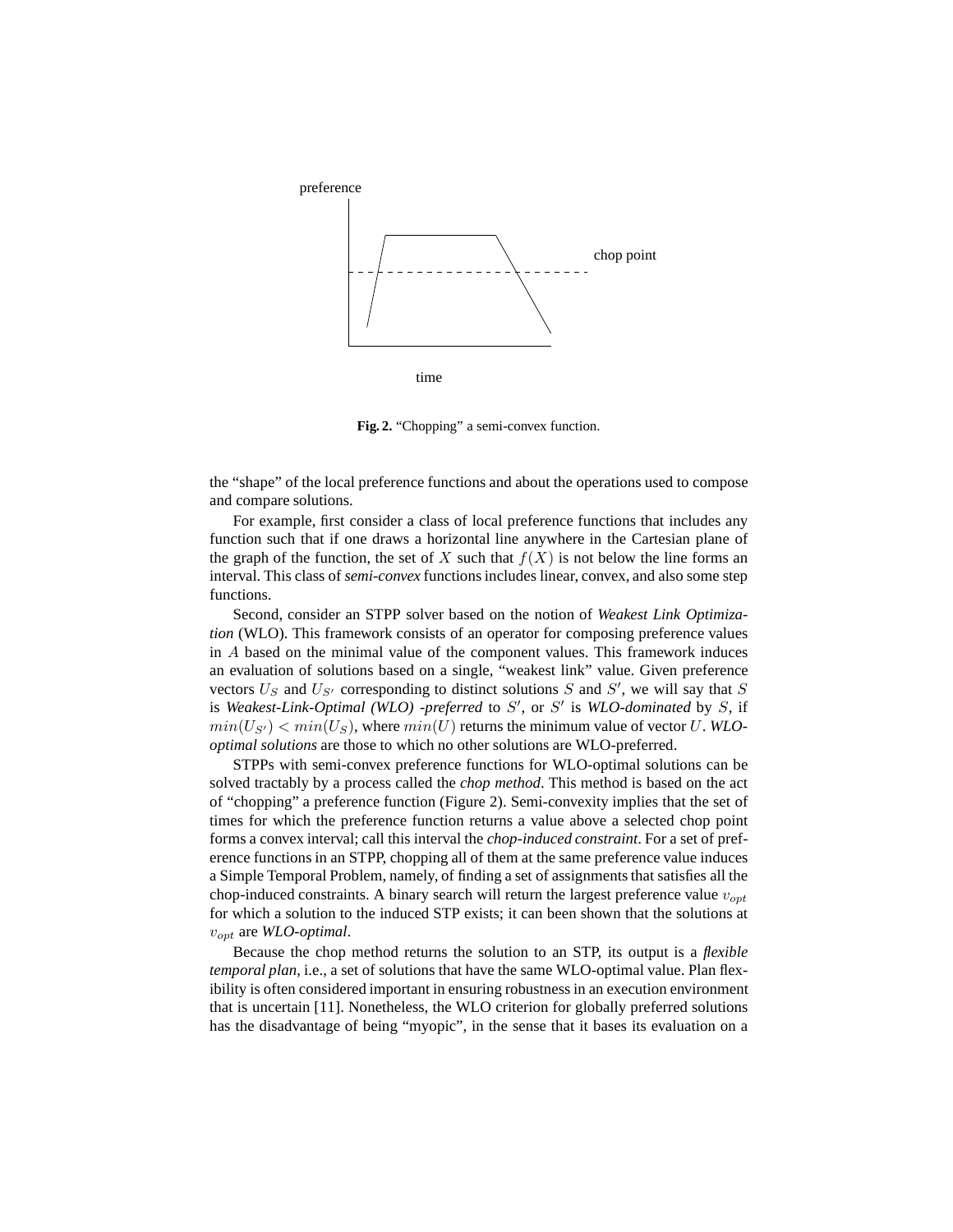single value. This feature can be shown to limit its usefulness in solving real temporal planning problems. The rover example in Figure 1 can be used to illustrate this myopia. Because the CPU must be on at least as long as the sensing events, any globally preferred solution using WLO has preference value -3. The set of solutions that have the WLO-optimal value includes solutions in which the CPU duration for the second sensing event varies from 1 to 3 time units (again, since WLO bases its evaluation solely on the least preferred value). The fact that WLO is unable to discriminate between the global values of these solutions, despite the fact that the one with 1 time unit is obviously preferable to the others, can be clearly viewed as a limitation.

Less myopic global preference criteria can be defined. For example, we can say that S' Pareto-dominates S if for each j,  $U_S^j \leq U_{S'}^j$  and for some  $k, U_S^k < U_{S'}^k$ . The *Pareto optimal set* of solutions is the set of non-Pareto-dominated solutions. Similarly, we can say that S' *utilitarian-dominates* S if  $\sum_j U_S^j < \sum_j U_{S'}^j$ , and the *utilitarian optimal set* of solutions is the set of non-utilitarian-dominated solutions.

In a previous result [10], it was shown that a restricted form of Pareto-optimality can be achieved by an iterative application of the chop method. The intuition is that if a constraint solver could "ignore" the links that contribute the weakest link values (i.e. the values that determined the global solution evaluation), then it could eventually recognize solutions that dominate others in the Pareto sense. The links to be ignored are called *weakest link constraints*: formally, they comprise all links in which the optimal value for the preference function associated with the constraint is the same as the WLO value for the global solution. Formalizing the process of "ignoring" weakest link values is a two-step process of committing the flexible solution to consist of the interval of optimal temporal values, and reinforcing this commitment by resetting their preferences to a single, "best" value. Formally, the process consists of:

- **–** squeezing the temporal domain to include all and only those values which are WLO-optimally preferred; and
- **–** replacing the preference function by one that assigns the highest (most preferred) value to each element in the new domain.

The first step ensures that only the best temporal values are part of any solution, and the second step allows WLO to be re-applied to eliminate Pareto-dominated solutions from the remaining solution space. The resulting algorithm, called WLO+ returns, in polynomial time, a Simple Temporal Problem (STP) whose solutions are a nonempty subset of the WLO-optimal, Pareto-optimal solutions to an STPP. The algorithm WLO+ from [10] is reproduced in Figure 3 for completeness. Where  $C$  is a set of soft constraints, the STPP  $(V, C_P)$  is solved (step 3) using the chop approach. In step 5, we depict the soft constraint that results from the two-step process described above as  $\langle [a_{opt}, b_{opt}], f_{best} \rangle$ , where  $[a_{opt}, b_{opt}]$  is the interval of temporal values that are optimally preferred, and  $f_{best}$  is the preference function that returns the most preferred preference value for any input value. Notice that the run time of WLO+ is  $O(|C|)$  times the time it takes to execute  $Solve(V, C_P)$ , which is a polynomial.

WLO+, applied to the rover example in Figure 1, finds a Pareto optimal solution in two iterations of the while loop. In the first iteration, the weakest link is that between the start and end of the first CPU event. WLO+ deletes this link and replaces it with one with the interval [3, 3] and the local preference function  $f_{best}$ . This new STPP is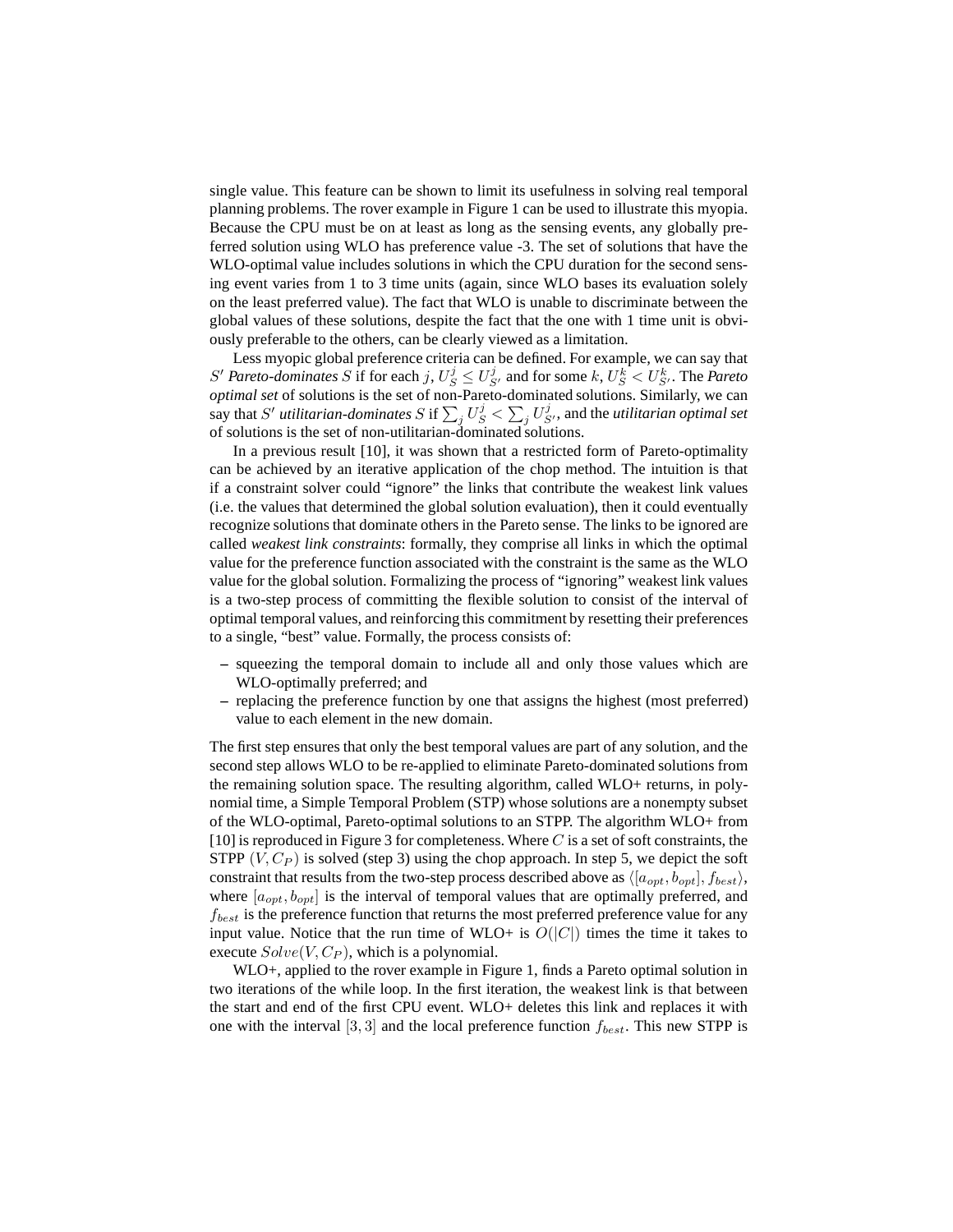Inputs: an STPP  $P = (V, C)$ Output: An STP  $(V, C_P)$  whose solutions are Pareto optimal for P.  $(1)$   $C_P = C$ (2) while there are weakest link soft constraints in  $C_P$  do (3) Solve  $(V, C_P)$ (4) Delete all weakest link soft constraints from  $C_P$ (5) For each deleted constraint  $\langle [a, b], f \rangle$ , (6) add  $\langle [a_{opt}, b_{opt}], f_{best} \rangle$  to  $C_P$ (7) Return  $(V, C_P)$ 

**Fig. 3.** STPP solver WLO+ returns a solution in the Pareto optimal set of solutions

then solved on the second iteration, whereby the WLO-optimal solution with the CPU duration of 1 is generated. The solution to this STPP is a Pareto-optimal solution to the original problem.

WLO+ was a positive result in the search for tractable methods for finding globally preferred solutions based on less myopic criteria for global preference than WLOoptimality. We now proceed to refine and expand these results in two ways: first by offering a more concise characterization of the class of solution returned by WLO+, and secondly, by showing how restricted classes of STPP with a utilitarian criterion for global preference can be solved tractably.

## **3 WLO+ and Stratified Egalitarianism**

As noted in the previous section, the set of solutions returned by running WLO+ on an STPP is a subset of the set of Pareto Optimal Solutions for that problem. In this section, we present a concise description of this set. By doing so, it is revealed that WLO+ is based on a useful concept of global preference.

We introduce a concept of global preference called Stratified Egalitarianism (SE). Consider again two preference vectors  $U_S$  and  $U_{S'}$  associated with solutions S and S'. We will say  $S'$  SE-dominates  $S$  at preference level (or stratum)  $x$  if:

- $U_S^i < x$  implies  $U_{S'}^i \geq U_S^i$ .
- There exists an *i* such that  $U_S^i < x$  and  $U_{S'}^i > U_S^i$ .
- $U_S^i \ge x$  implies  $U_{S'}^i \ge x$ .

We say that  $S'$  SE-dominates  $S$  (without further qualification) if there is any level  $x$ such that  $S'$  SE-dominates S at x. It is not hard to see that the SE-dominance relation is antisymmetric and transitive<sup>1</sup>, thus inducing a partial ordering of solutions. A solution  $S'$  will be said to be SE-optimal if it is not SE-dominated. Note that if a solution  $S'$ Pareto-dominates S, then  $S'$  SE-dominates S at the "highest" level of the  $U_{S'}$  vector. Thus, SE-optimality implies Pareto optimality. Furthermore, if  $S'$  dominates  $S$  in the

 $1$ . The proof makes use of the requirement that the preference values be totally ordered.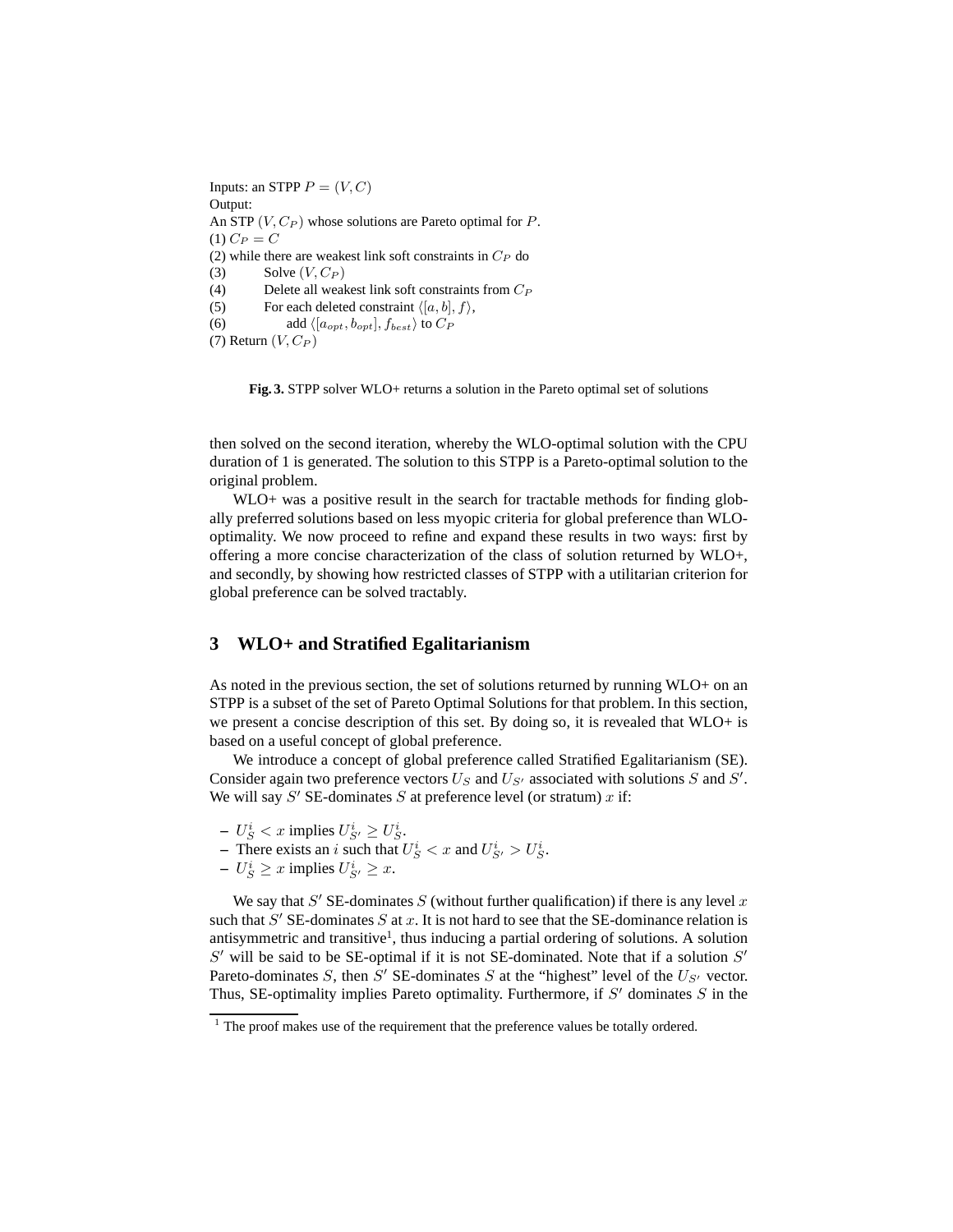WLO ordering, then  $S'$  SE-dominates  $S$  at the "lowest" level of the  $U_{S'}$  vector. Thus, SE-optimality also implies WLO optimality.

Using an economic metaphor to ground intuition, x represents a sort of *poverty* line, and a "policy" S' has a better overall quality than S if some members below the poverty line in  $S$  are improved in  $S'$ , even if some of those above the poverty line in S are made worse off in  $S'$  (as long as they do not drop below the poverty line). This metaphor suggests that SE-optimality could be a reasonable criterion for specifying globally preferred solutions.

Economists have considered some notions of egalitarian optimality, but have rejected them as being "non-rational" because they do not imply Pareto optimality. Note that SE-optimality does, however, meet this rationality criterion, but we are unaware of any consideration of the SE preference ordering in the economics literature.

We now prove that the WLO+ algorithm finds exactly the SE-optimal solutions.

**Theorem 1.** *The set of solutions returned by WLO+ is precisely the set of SE-optimal solutions.*

*Proof.* Consider a solution S not returned by WLO+, i.e., one that is eliminated at some iteration of the WLO+ algorithm; let the optimal value (i.e., value of the weakest link) of the set of solutions be v at that iteration. Let  $S'$  be any survivor at that iteration. There must be some link i such that  $U_S^i < v$  (otherwise S wouldn't be eliminated). But  $U_{S'}^i \ge v$  since S' survives. Thus,  $U_{S'}^i > U_S^i$ . Note also that  $U_{S'}^j \ge v$  for all links j. Thus, for any value k such that  $U_S^k \leq v$ , we have  $U_{S'}^k \geq U_S^k$ . It follows that S is dominated at stratum v.

Conversely, suppose S is dominated at some stratum  $v$  but, for the sake of contradiction, suppose  $S$  is not excluded from the set of solutions returned by WLO+. From the assumption that S is dominated at stratum v, there exists an S' and i such that  $v > U_S^i$ and  $U_{S'}^i > U_S^i$ , and for any  $j, U_{S'}^j \le v$  implies  $U_{S'}^j \ge U_S^j$ . During the execution of the WLO+ algorithm, an increasing sequence V of preference values  $v_1, v_2, \ldots, v_N = 1$ (where 1 is the "best" preference value) is created, representing the WLO optimal values at each iteration. Clearly,  $U_S^i < 1$  (where 1 is the "best" preference value), so one of the *V*s must exceed  $U_S^i$ . Suppose  $v_K$  is the smallest element in *V* such that  $v_K > U_S^i$ . Note that S would be removed at this iteration, as a result of its being not WLO optimal, unless the preference function for link i had been reset at an iteration  $J < K$ . But that function would get reset only if i was a weakest link at J. Then  $v_J \leq U_S^i$  since  $J < K$ , and  $v_K$  is the smallest V such that  $v_K > U_S^i$ . Note however, that for all links j, either  $U_{S'}^j \ge v > v_J$  or  $U_{S'}^j \ge U_S^i$ . Thus, S' would have survived to this iteration if S had. However,  $U_{S'}^i > U_S^i \ge v_J$ , which contradicts the fact that i is a weakest link.  $\Box$ 

#### **3.1 SE versus Leximin**

Another global optimality criterion discussed in [8]) is leximin optimality. The leximin ordering compares the minimum value of two preference vectors, then the second lowest and so on, until it finds a difference; the ordering of the first such mismatch determines the leximin ordering of the vectors. It is not difficult to show that SE-dominance implies leximin-dominance, but the converse is not true in general. For example, the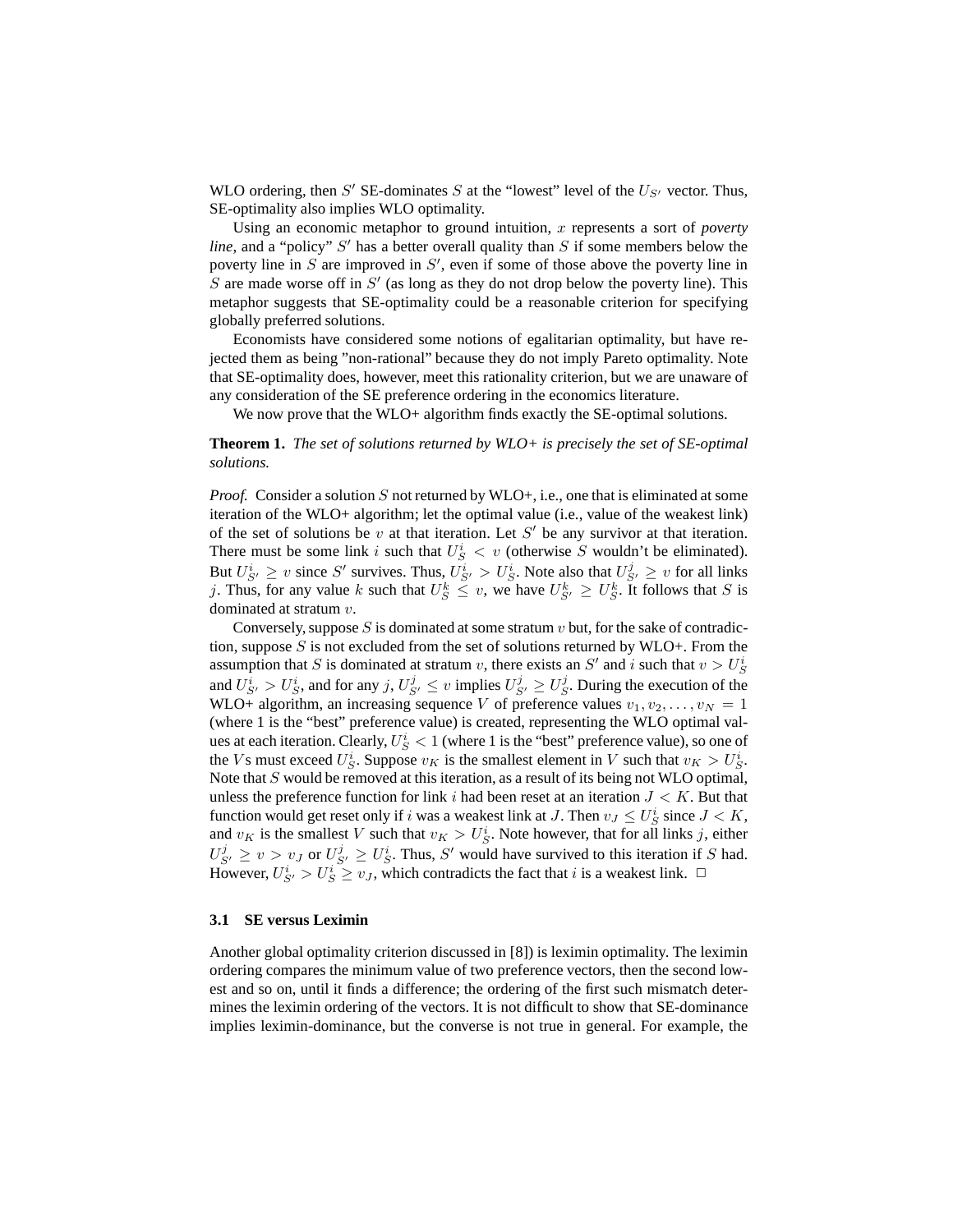preference vector  $\langle 5, 1 \rangle$  dominates  $\langle 1, 3 \rangle$  in the leximin ordering but not in the SE ordering. (The SE ordering cares about individuals but leximin does not.)

Nevertheless, it is possible to prove a partial converse as follows.

**Theorem 2.** If  $x > y$  in leximin-order, then  $z > y$  in SE-order, where x, y, and z are *preference vectors, and*  $\mathbf{z} = (\mathbf{x} + \mathbf{y})/2$  *is the average of*  $\mathbf{x}$  *and*  $\mathbf{y}$ *.* 

*Proof.* Note that the coordinate ordering is arbitrary, so we can assume without loss of generality that  $y$  is sorted in increasing order. (This simplifies the notation below.)

Suppose  $x > y$  in leximin-order. Let  $k = \min\{j \mid x_j \neq y_j\}$ . Note that for  $j \geq k$ , we have  $x_i \geq y_k$  since otherwise  $y > x$  in leximin-order instead of vice versa. Also  $y_j \ge y_k$  for  $j \ge k$ , since y is sorted. Thus, for  $j \ge k$ , we have  $z_j \ge y_k$ . It is also easy to see that if  $x_j$  and  $y_j$  are unequal, which can only happen for  $j \geq k$ , then one of them must exceed  $y_k$ , so  $z_j > y_k$  in this case. It follows that either  $x_j = y_j$  or  $z_j > y_k$ . In particular,  $z_k > y_k$ .

Now let  $v = \min\{z_i \mid z_i > y_k\}$ . (Note that v is well-defined since  $j = k$  satisfies the condition.) We claim that  $z >_{\text{SE}} y$  at level v. To see this, note from the previous paragraph that for all j either  $x_j = y_j$ , in which case  $z_j = y_j$ , or  $z_j > y_k$ . In the latter case,  $z_i \ge v$  by the definition of v. Since also  $z_k > y_k$  and  $v > y_k$ , this establishes the result.

 $\Box$ 

It is well-known that the solutions to an STPP form a convex set, so if  $S$  and  $S'$  are solutions, then  $(S + S')/2$  is also a solution. Furthermore, if the preference functions are convex, then  $U^j_{(S+S')/2} \ge (U^j_S + U^j_{S'})/2$  for all j. It follows that if a solution S is leximin-dominated by a solution S', then it is SE-dominated by  $(S + S')/2$ , which is also a solution. Thus, in the setting of an STPP with convex preference functions, leximin-optimality coincides with SE-optimality. (However, our previous remarks show they are not equivalent in a more general setting.)

### **4 Utilitarian Optimality**

Perhaps the most natural criterion for global optimality is *utilitarian*, where the global value of a solution is the sum of the local values. In this section, we consider applying a utilitarian global optimality criterion to the temporal preference problem. We show that determining the set of all utilitarian optimal solutions as an STP is tractable in the case where all the preference functions are convex and piecewise linear. Piecewise linear preference functions characterize soft constraints in many real scheduling problems; for example, in vehicle routing (where the best solutions are close to desired start times) and in dynamic rescheduling (where the goal is to find solutions that minimally perturb the original schedule).

We first consider the problem of finding a *single* utilitarian optimal solution. (Some constructions related to this have previously appeared in the literature [1, 12]. Our main contribution in this respect will be what follows, where the whole set of solutions is determined as an STP.)

Consider an STPP with preferences  $F = \{f_{ij}\}\$ , and assume that the goal is to find a utilitarian optimal solution S, i.e. where  $\sum_{ij} f_{ij}(S)$  is optimal. Suppose each  $f_{ij}$  is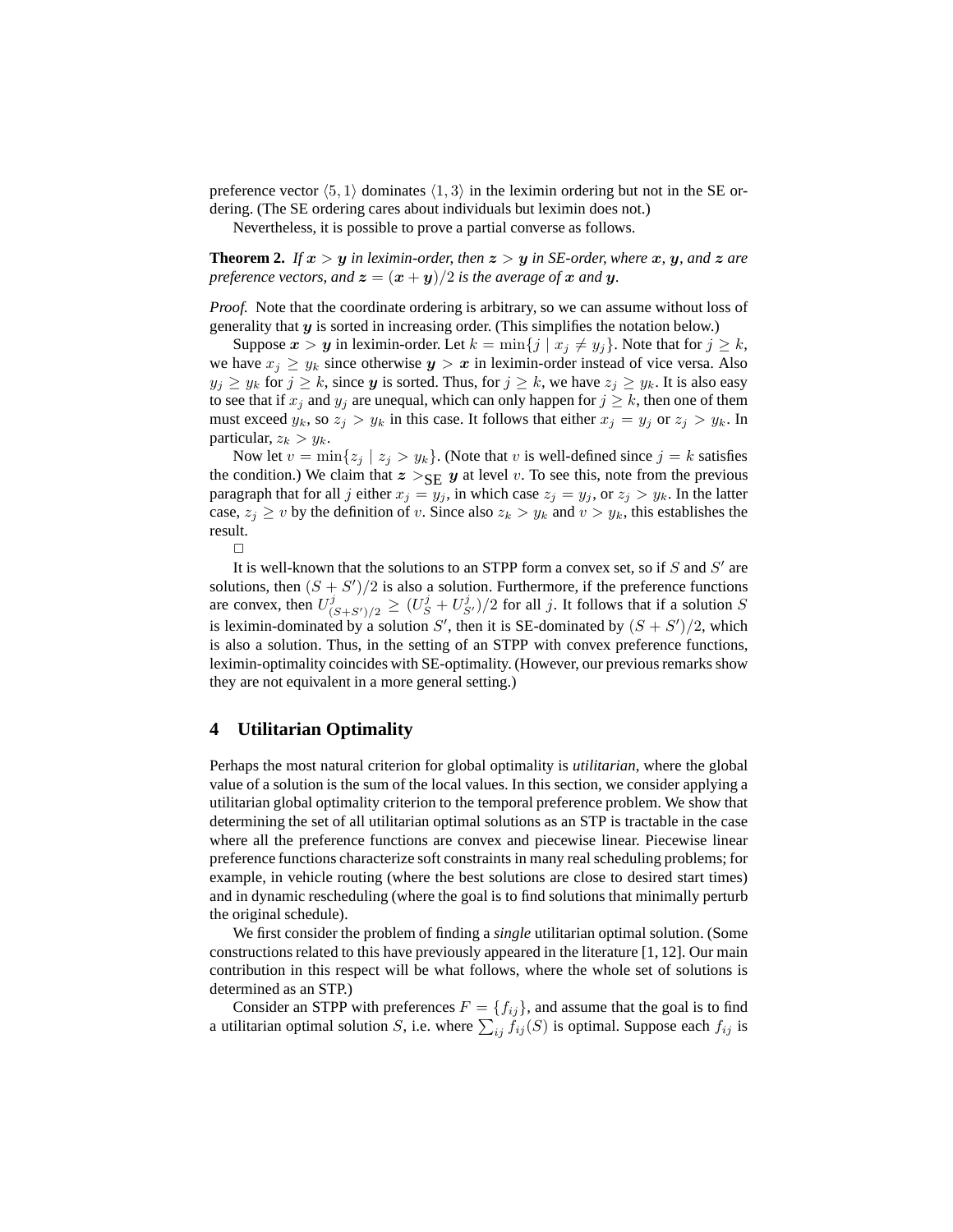

**Fig. 4.** Convex Piecewise Linear Function

convex and piecewise linear. Thus, there is a sequence of intersecting line segments that make up  $f_{ij}$ . We will denote the individual linear functions corresponding to the segments by  $f_{ij}^1, f_{ij}^2, \ldots, f_{ij}^{m_{ij}}$ , as illustrated in Figure 4.

In this case, we will show that the utilitarian optimization problem can be reduced to a Linear Programming Problem (LPP), which is known to be solvable in polynomial time by Karmarkar's Algorithm [4]. This result generalizes the observation in [9] that STPPs with linear preference functions can be mapped into LPPs.

Since the f's are convex, notice that  $y \leq f_{ij}(x)$  if and only if  $y \leq f_{ij}^1(x) \wedge y \leq y$  $f_{ij}^2(x) \wedge \ldots y \leq f_{ij}^{m_{ij}}(x)$ . (See Figure 4.) For the LPP, we introduce an auxiliary variable  $Z_{ij}$  for each  $f_{ij}$ , together with  $m_{ij}$  additional linear constraints of the form

$$
Z_{ij} \le f_{ij}^k(S).
$$

We also introduce a set of variables  $X = \{X_1, X_2, \ldots X_n\}$  for the nodes in the STP. Note that  $X_i$  and  $X_j$ , respectively, correspond to the start and end points of the edge associated with  $f_{ij}$ . An interval  $[p_{ij}, q_{ij}]$  denotes the domain of  $f_{ij}$ .

The complete LPP can now be formulated as follows. The indices are assumed to range over their available values, which should be clear from the above discussion. Note that ij in  $\{f_{ij}\}$  and  $\{Z_{ij}\}$  range over the edges associated with preferences. This could be a small subset of the entire edges in real applications. Finally, we introduce a variable  $S_{ij}$  for each temporal distance assignment in a solution.

- **–** Variables:  $\{X_i\}$ ,  $\{S_{ij}\}$ , and  $\{Z_{ij}\}$ .
- **–** Constraints (conjunctive over all values of the indices):
	- 1.  $S_{ij} = X_j X_i$
	- 2.  $p_{ij} \leq S_{ij} \leq q_{ij}$
	- 3.  $Z_{ij} \leq f_{ij}^k(S)$
- $-$  Objective Function:  $\sum_{ij} Z_{ij}$

**Theorem 3.** *The solution to the LPP as formulated above provides a utilitarian optimal solution to the STPP.*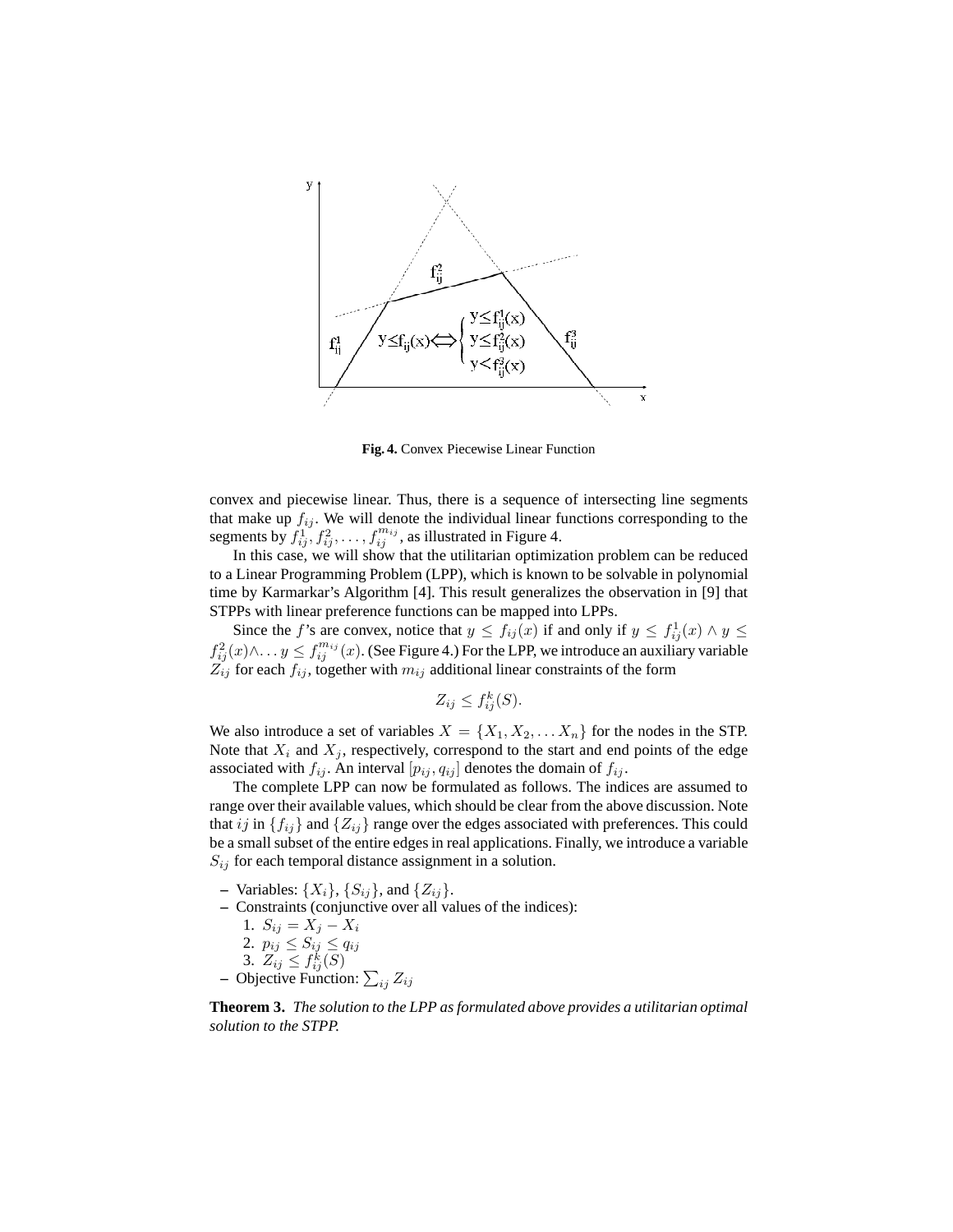*Proof.* Consider the candidate STPP solution S obtained from the values of the  $\{X_i\}$ variables in an optimal solution of the LPP. Clearly, the constraints (items 1 and 2) guarantee that  $S$  satisfies the STP underlying the STPP. It only remains to show that it is optimal in the utilitarian ordering for the STPP. From the constraints in item 3, we see that  $Z_{ij} \leq f_{ij}^k(S)$  for each linear component k and hence  $Z_{ij} \leq f_{ij}(S)$ . We claim that  $Z_{ij} = f_{ij}(S)$ . To see this, note that the  $Z_{ij}$  variables can be varied independently without affecting the constraints in items 1 and 2. If  $Z_{ii} < f_{ii}(S)$ , then the objective function can be increased, without violating any constraints, by increasing  $Z_{ij}$ to  $f_{ij}(S)$ , which contradicts the assumption that the solution is already optimal. Thus,  $Z_{ij} = f_{ij}(S)$  for each  $ij$ , and so  $\sum_{ij} Z_{ij} = \sum_{ij} f_{ij}(S)$ 

Suppose now there was a better solution  $\overline{S'}$  for the STPP in terms of the utilitarian ordering. Then  $\sum_{ij} f_{ij} (S') > \sum_{ij} f_{ij} (S) = \sum_{ij} Z_{ij}$ . Observe that we can now formulate a better solution to the LPP based on S' (where we set  $Z'_{ij} = f_{ij}(S')$ ), which is a contradiction. Thus, the S obtained from the LPP is also optimal for the STPP.  $\Box$ 

The previous result shows that, for an STPP with preference functions that are convex and piecewise linear, a single solution can be obtained by mapping the problem into an LPP. An interesting question presents itself: is there a compact representation for the *entire* set of the utilitarian optimal solutions to the STPP? In particular, can the set be represented as the solutions to an STP, as can the corresponding set for SE-optimality?

This question is answered in the affirmative by the theorem that follows. As it turns out, whereas solving a primal LPP problem gives a single solution, solving instead a *dual* LPP problem [13] provides the entire set of solutions. Specifically, the dual solution is used to find additional temporal constraints on the STP that underlies the STPP so that its solutions are all and only the optimal solutions to the STPP.

**Theorem 4.** *Suppose an STPP* P *has preference functions that are convex and piecewise linear. Then the set of all utilitarian optimal solutions can be represented as the solutions to an STP that is formed by adding constraints to the STP underlying* P*.*

*Proof.* We map the STPP into an LPP in the same way as before. Note that we can apply certain results from linear programming theory [13, page 101]: the set of solutions to an LPP coincides with one of the faces of the (hyper) polyhedron that defines the feasible region.<sup>2</sup> Note also that the faces can be obtained by changing some of the inequalities to equalities. In a well-known result, the indices of the constraints that change to equalities can be obtained by solving the *dual* of the original LPP.

There are two kinds of inequalities in the LPP that are not already equalities: edge bounds and preference value bounds. In the former case, changing an edge bound to an equality instead of an inequality can be accomplished by adding a simple temporal constraint. In the latter case, an inequality of the form  $Z_{ij} \leq f_{ij}^k(S)$  is changed to the equality  $Z_{ij} = f_{ij}^k(S)$ . This change can be accomplished by restricting the solution to be within the bounds of the  $f_{ij}^k$  "piece" of the piecewise linear preference function, which can also be performed through adding a simple temporal constraint. Figure 5 demonstrates this process. A piecewise-linear function with three pieces is displayed. One of the pieces, f, has become part of an equality preference constraint  $Z = f(X)$  as

<sup>&</sup>lt;sup>2</sup> In this context, the term *face* includes vertices, edges, and higher-dimensional bounding surfaces of the polyhedron, as well as the whole polyhedron.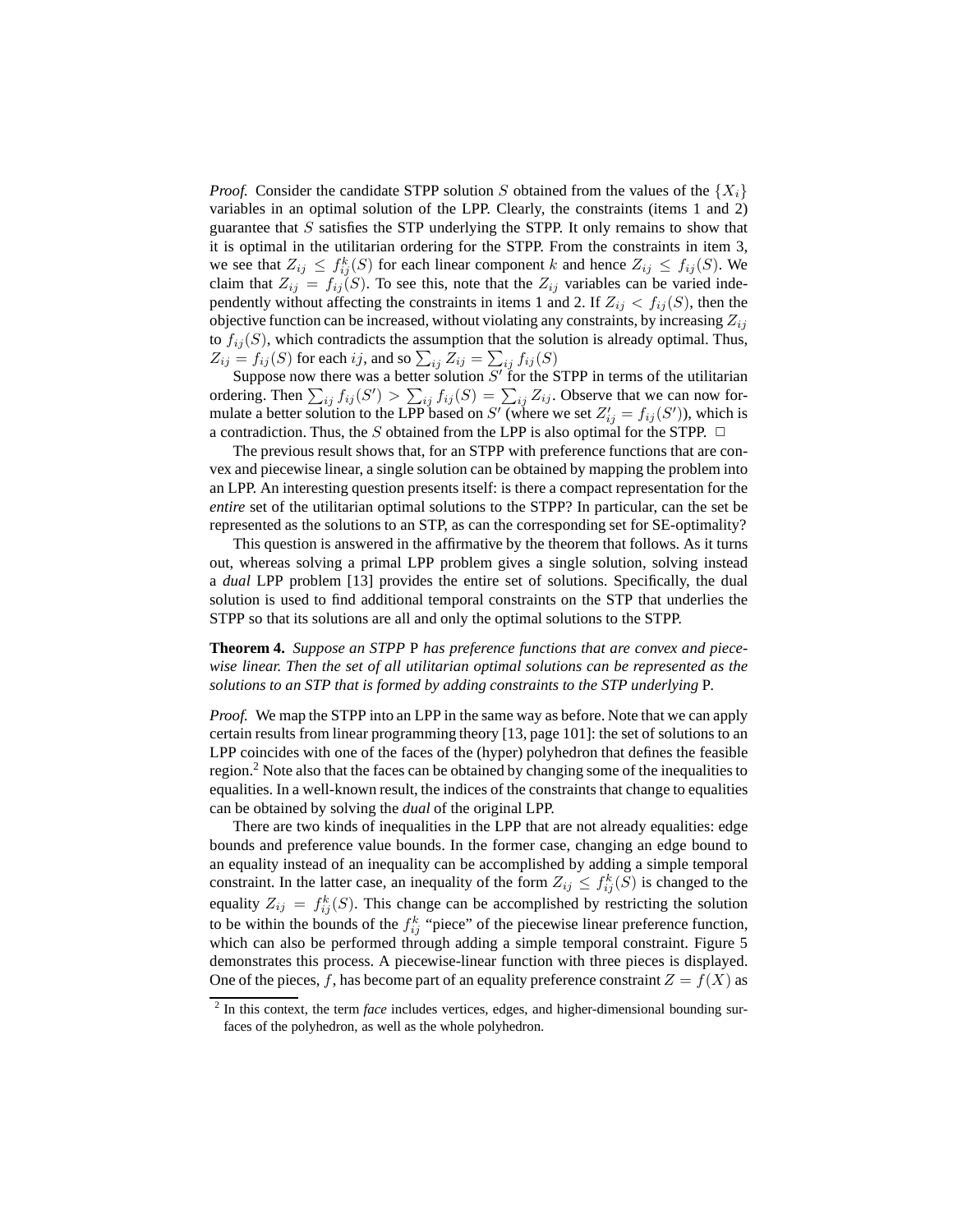the result of solving the dual LPP. The consequence of this update is to add the temporal bound  $[a, b]$  to the STP underlying the original STPP. This bound limits the duration of the edge to be that of the piece of the original preference function that has become an equality. We make the following claims.

- 1. No temporal value outside the interval  $[a, b]$  can be part of an optimal solution; and
- 2. Every solution of the restricted STP is an optimal solution of the original STPP.

The first claim is obvious from the figure: if there are solutions which contain temporal values outside the bound, they must receive a preference value less than the linear function of the selected piece (by the convexity of the preference function); hence they are not optimal, since this piece is satisfied with equality in all the optimal solutions.

To see that the second claim is true, consider any solution S of the restricted STP. We can extend this to a feasible solution of the (primal) LPP by setting  $Z_{ij} = f_{ij}(S)$ for each i and j. Note that  $f_{ij}(S) = f_{ij}^k(S)$  for each preference edge that has been restricted to a k piece as discussed above, so  $Z_{ij} = f_{ij}^k(S)$  will be satisfied in these cases. Thus, the extended solution is in the optimal face of the LPP, and hence  $S$  is optimal for the STPP.

Thus, from the information provided by the dual solution to the LPP, a new STP is formed whose solutions are all and only the utilitarian-optimal solutions of the original STPP.

 $\Box$ 



Fig. 5. Squeezing a Temporal Bound by Adding a Preference Equality

This theorem suggests an approach to transforming an STPP into an STP all of whose solutions are utilitarian-optimal for the original problem. First, formulate an LPP as described in the theorem. Second, solve the dual of the LPP to identify the LPP constraints that change from being inequalities to being equalities. Third, map these changes to the STP that underlies the original STPP, again as described above.

As an example, consider the STPP shown in figure 6 (left) with nodes A, B, and C and edges  $x_1$ ,  $x_2$ , and  $x_3$  for which the domains are [0, 10]. The preference function f on both  $x1$  and  $x2$  is given by

$$
f(x) = \begin{cases} x \text{ for } 0 \le x \le 6\\ 6 \text{ for } 6 \le x \le 10 \end{cases}
$$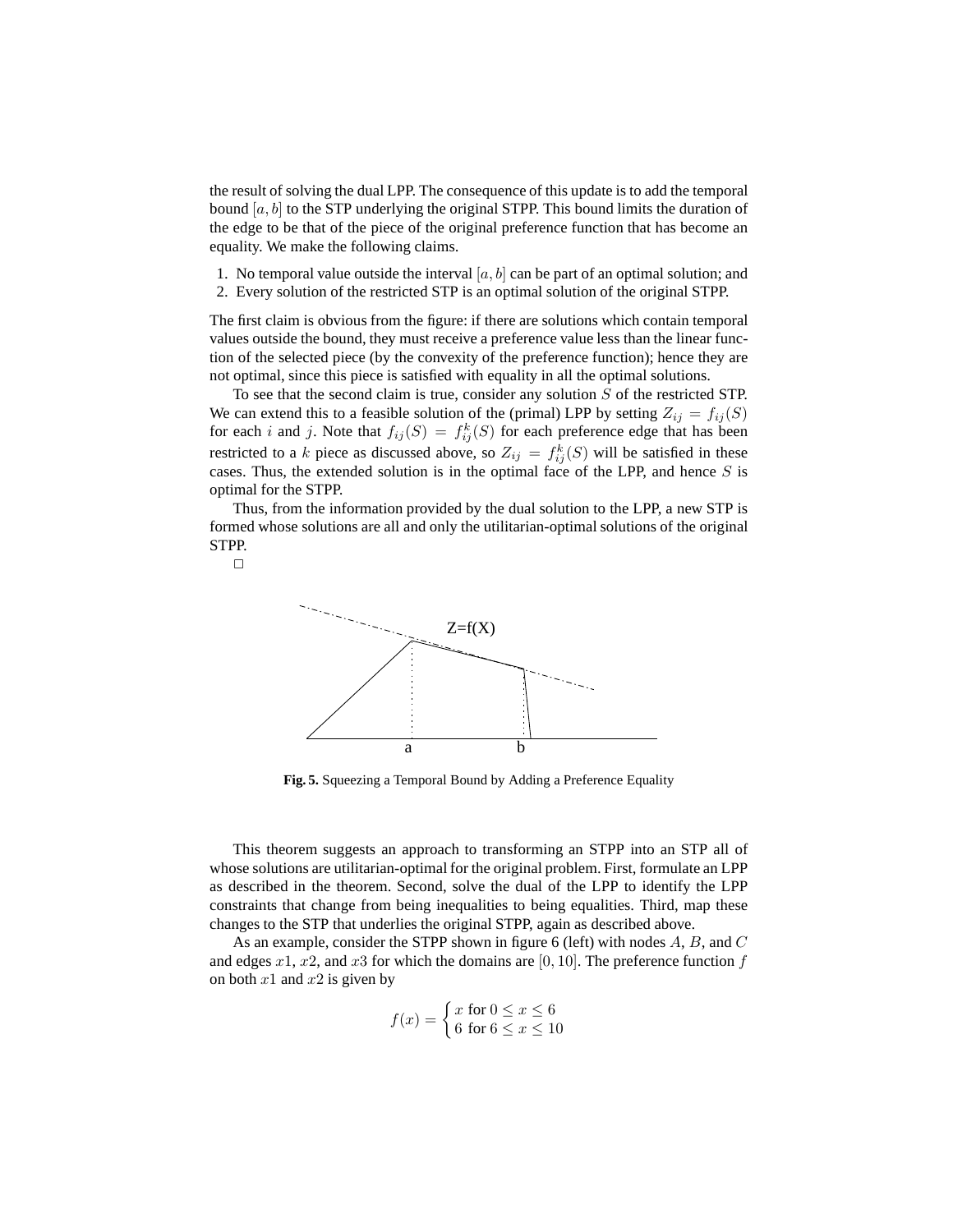

**Fig. 6.** STPP to LPP example. The primal objective is max:  $(z1 + z2)$  while the dual objective is min :  $(10y1 + 10y2 + 10y3 + 6y5 + 6y7)$ .

Note that this is convex and piecewise-linear with 2 pieces. There is no preference (or constant preference) for x3.

We can obtain a single optimal solution to this STPP by solving an LPP:

maximize  $cX : AX \leq b$ 

where  $X = (x1, x2, x3, z1, z2)$  and  $z1$  and  $z2$  are the preferences for  $x1$  and  $x2$  respectively. This is shown in more detail on the right of figure  $6<sup>3</sup>$  Each optimal solution has a value of 10 for the objective. However, our goal is to find the additional constraints needed to define the STP that characterizes *all* the optimal solutions. For this, we need only find a single solution to the dual problem. The dual solution has  $\{y3, y4, y6, y8\}$ as the variables with non-zero values. As a consequence of the Duality Theorem, we conclude that the inequalities corresponding to  $y3$ ,  $y4$ ,  $y6$ , and  $y8$ , shown in figure 6, are satisfied as equalities. From  $(x3 = 10)$  we conclude that x3 satisfies [10,10]. From  $(-x1 + z1 = 0)$  we conclude that x1 is restricted to [0,6] (a single piece of the preference function), and similarly for x2 using  $(-x^2 + z^2 = 0)$ . By computing the minimal STP, we can further restrict  $x1$  and  $x2$  to [4, 6].

# **5 Experimental Results**

Experiments were conducted comparing the performance of WLO+ with a Simplex LP solver. As noted above, WLO+ generates flexible plans in polynomial (worse-case cubic) time that are SE-optimal. The simplex algorithm applied to temporal planning generates fixed utilitarian-optimal plans and is known to perform well in practice but takes exponential time in the worst case. In these experiments, we were interested in comparing both the run-time performance of the two approaches, as well as the quality of WLO+ solutions with respect to an utilitarian evaluation, on a variety of randomly

 $3$  For expository reasons, this is simplified from the earlier formulation. In particular, we have eliminated the node variables and consolidated the graph constraints into cycle constraints.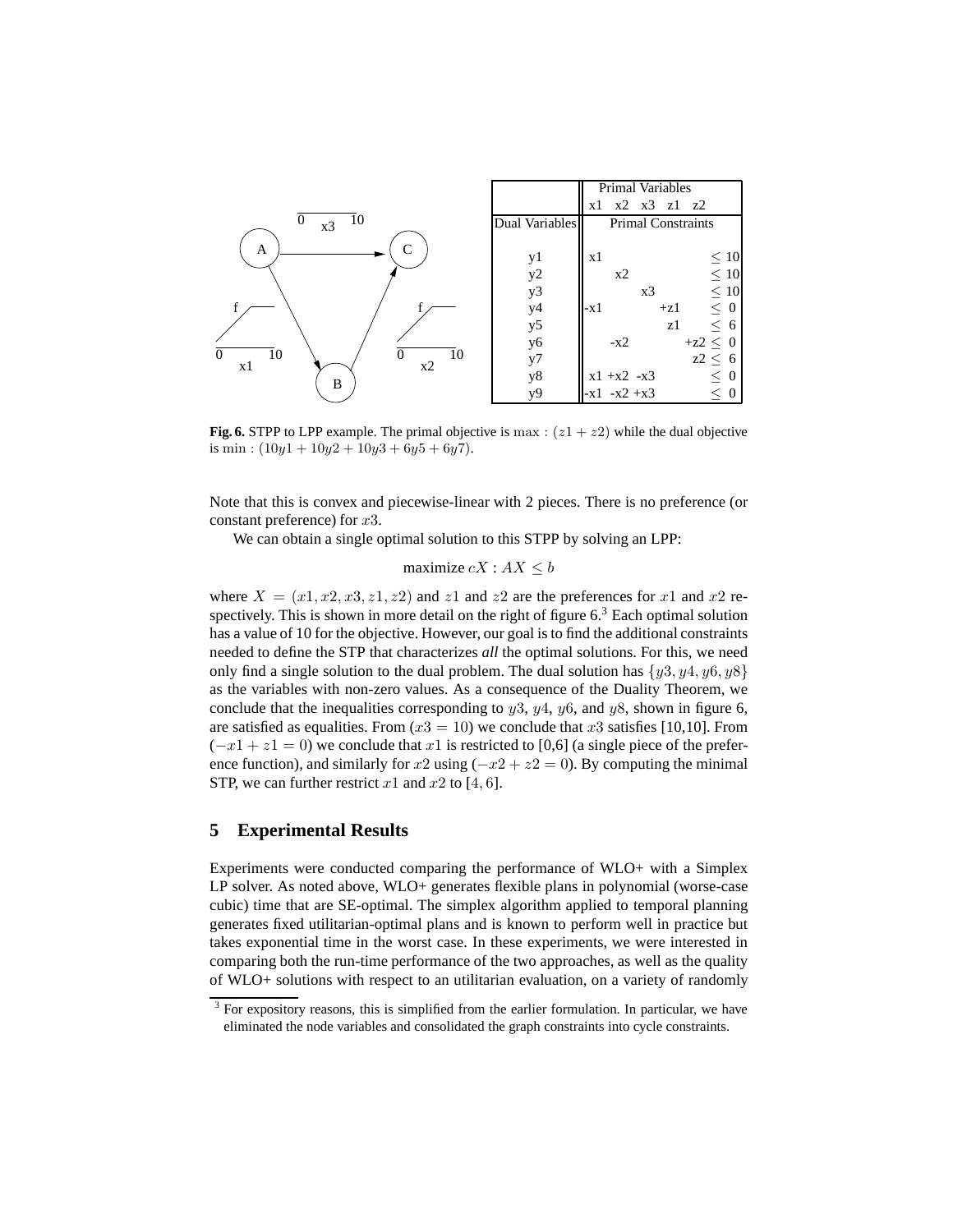

**Fig. 8.** Simplex vs. WLO+: Solution Quality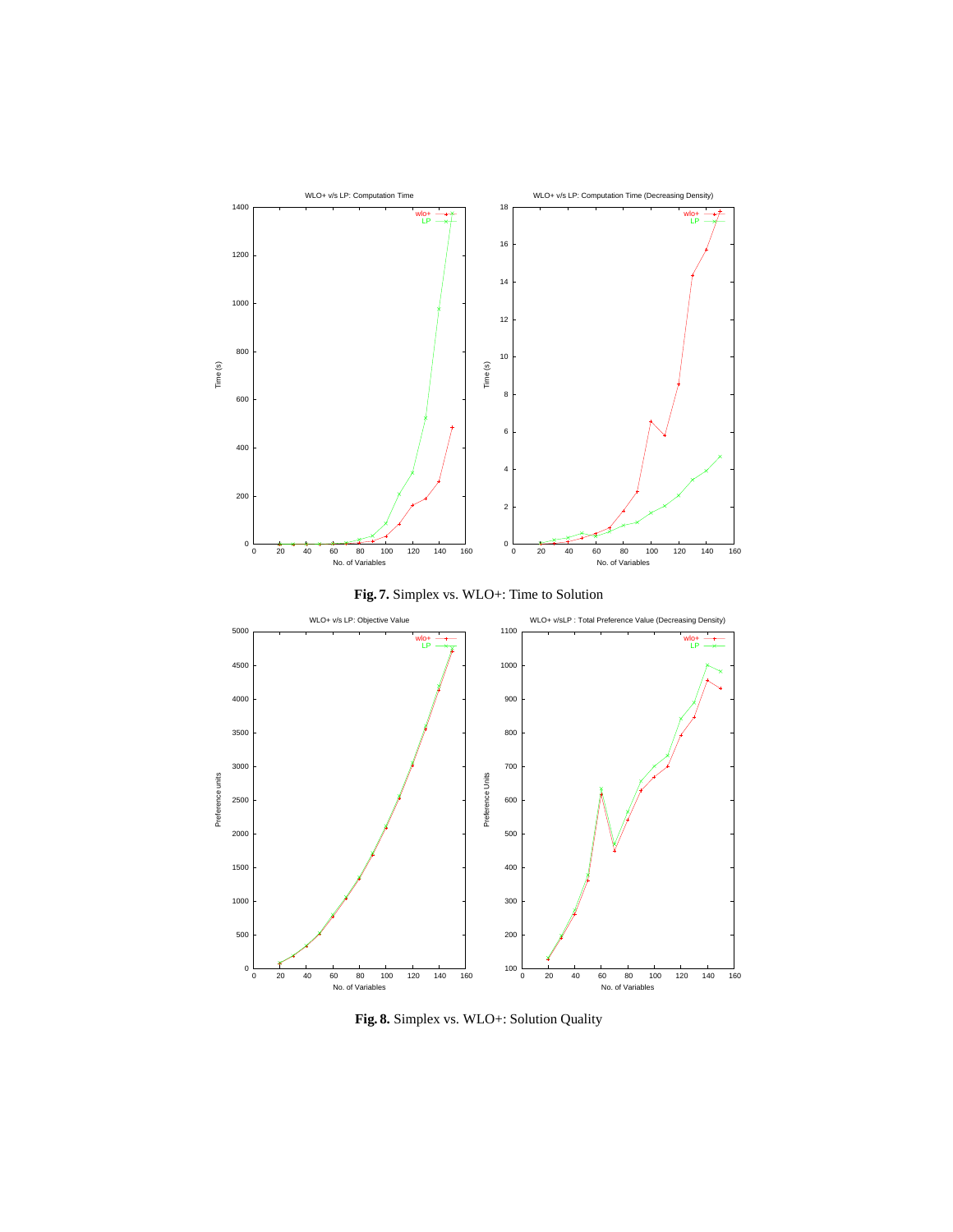generated problems. The results summarized in this section are intended to be preliminary in nature.

A random problem generator was constructed to generate an STPP to be solved by WLO+. A convertor routine is applied to the problem to construct the equivalent LP, in the manner discussed above. The random problem is generated from a seed consisting of a grounded solution. All the programs were compiled optimized on a dual processor 3.06 GHz Linux box. All times reported below include the time to solve the problem but exclude the times to convert the inputs. The LP solver utilized was the *lp solve* free MIP solver.

The solvers were tested on problems of varying constraint density. (The density here is determined as the ratio of the number of constraints compared to the number that a complete graph would have.) In one set of experiments, the densities were fixed at 10, 50, or 80%. Five problem instances for each density were generated, and the results were averaged to form a single data point. In another set of experiments, the density varied with the problem size (in order to obtain sparse graphs), using the formula  $1600/N$ , where N is the number of STP nodes. (This keeps the ratio of constraints to nodes constant.) Problem sizes varied between 20 and 150 variables.

The results are shown in Figures 7 and 8, where the graphs on the left of the page show results where densities do not vary with respect to problem size, and those on the right show results when density varies with size. The top two graphs compare solution times for the two solvers, and the bottom two graphs compare solution quality. WLO+ was shown to be faster than the LP solver, on average, and this improvement seemed to increase with problem size. However, LP tended to out-perform WLO+ on sparse problems. This result is somewhat surprising, given the fact that WLO+ uses the Bellman-Ford shortest-path algorithm to solve the underlying STP. Bellman-Ford is designed to perform well in sparse graphs. Further analysis is required to interpret this result.

With respect to solution quality, the SE-optimal solutions generated by WLO+ were, on average, within 90% of the utilitarian-optimal value. These results suggest that WLO+ offers a feasible alternative to LP-based solution techniques, sacrificing tolerable amounts of solution quality for an increase in speed.

## **6 Discussion and Conclusion**

The work reported here contributes to the overall goal of increasing the adeptness of automated systems for planning and scheduling. The objectives of this work overlap with those of a number of diverse research efforts. First, this work offers an alternative approach for reasoning about preferences to approaches based on multi-objective decision theory [2]. Specifically, the characterizations of optimization problems and their properties resemble those found in [7]. The work in this paper also contributes to, and builds upon, the on-going effort to extend CSP algorithms and representations to solve optimization problems or problems where knowledge is uncertain (for example, [6]). Finally, the focus on solving problems involving piecewise-linear constraints has similarities to other efforts more grounded in Operations Research (for example, [1]).